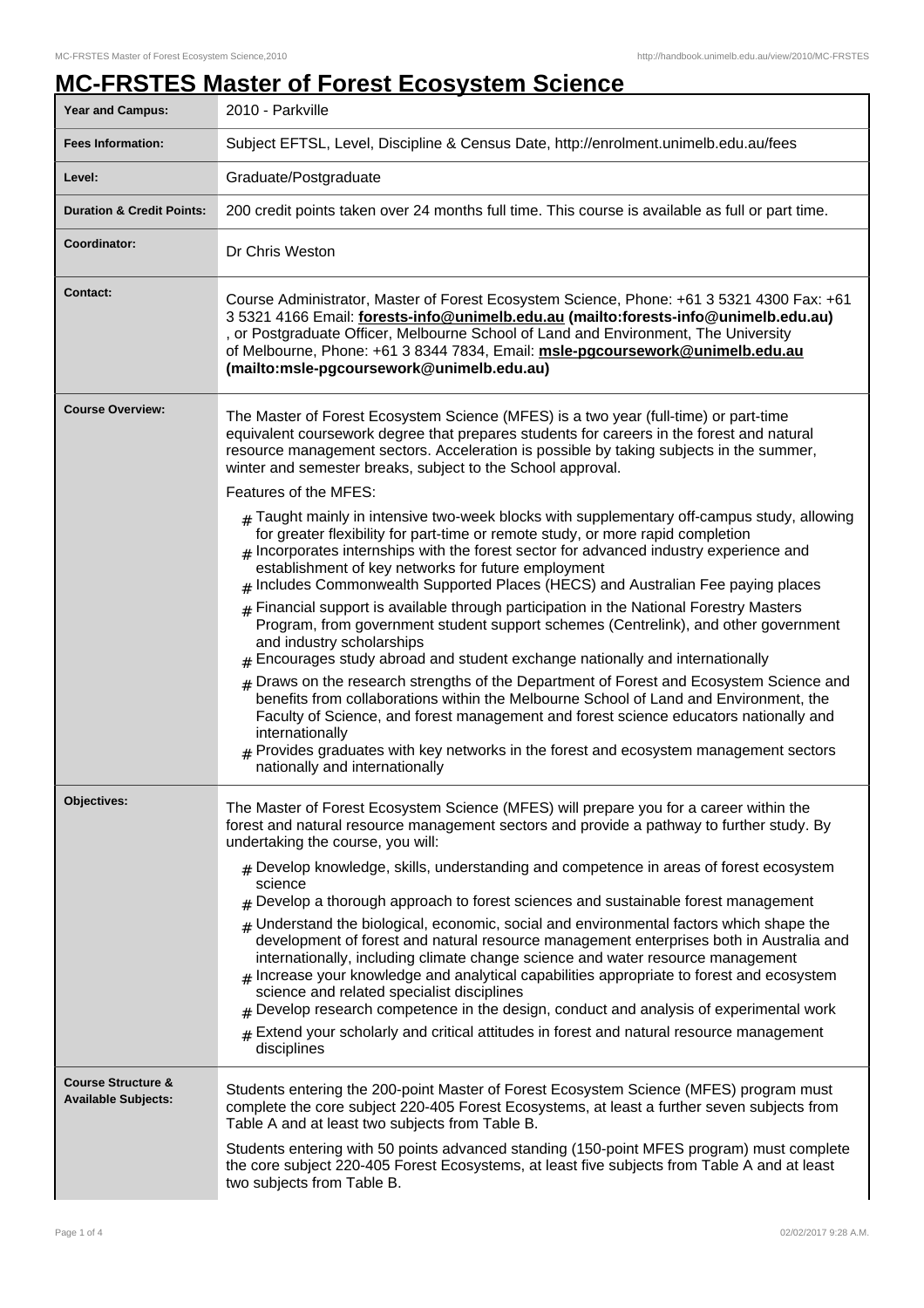| <b>Subject Options:</b> | Students entering with 100 points advanced standing (100-point MFES program) must complete<br>at least four 220-coded coursework subjects from either Table A or Table B.<br>In all cases, the balance of subjects may be made up with other MFES subjects including<br>the project subjects 220-512 Forest Internship Project and 220-513 Forest Research Project<br>or other University of Melbourne postgraduate subjects. The structure of the MFES allows<br>students the flexibility to develop their own interests from a wide selection of subjects whilst<br>developing essential forest ecosystem science skills and knowledge. The program also allows<br>students the freedom to complete up to 25% of their subjects at another university in Australia<br>or internationally. |                                   |                          |  |
|-------------------------|---------------------------------------------------------------------------------------------------------------------------------------------------------------------------------------------------------------------------------------------------------------------------------------------------------------------------------------------------------------------------------------------------------------------------------------------------------------------------------------------------------------------------------------------------------------------------------------------------------------------------------------------------------------------------------------------------------------------------------------------------------------------------------------------|-----------------------------------|--------------------------|--|
|                         | <b>Core Subjects</b><br>Subject                                                                                                                                                                                                                                                                                                                                                                                                                                                                                                                                                                                                                                                                                                                                                             | <b>Study Period Commencement:</b> | <b>Credit</b>            |  |
|                         |                                                                                                                                                                                                                                                                                                                                                                                                                                                                                                                                                                                                                                                                                                                                                                                             |                                   | Points:                  |  |
|                         | FRST90015 Forest Ecosystems                                                                                                                                                                                                                                                                                                                                                                                                                                                                                                                                                                                                                                                                                                                                                                 | February                          | 12.50                    |  |
|                         | <b>Table A Subjects</b>                                                                                                                                                                                                                                                                                                                                                                                                                                                                                                                                                                                                                                                                                                                                                                     |                                   |                          |  |
|                         | <b>Subject</b>                                                                                                                                                                                                                                                                                                                                                                                                                                                                                                                                                                                                                                                                                                                                                                              | <b>Study Period Commencement:</b> | <b>Credit</b><br>Points: |  |
|                         | FRST90027 Trees Growth & Development                                                                                                                                                                                                                                                                                                                                                                                                                                                                                                                                                                                                                                                                                                                                                        | March                             | 12.50                    |  |
|                         | FRST90019 Forest Resource Assessment                                                                                                                                                                                                                                                                                                                                                                                                                                                                                                                                                                                                                                                                                                                                                        | March                             | 12.50                    |  |
|                         | FRST90073 Forest Planning and Business Management                                                                                                                                                                                                                                                                                                                                                                                                                                                                                                                                                                                                                                                                                                                                           | April                             | 12.50                    |  |
|                         | FRST90017 Bushfire Planning & Management                                                                                                                                                                                                                                                                                                                                                                                                                                                                                                                                                                                                                                                                                                                                                    | May                               | 12.50                    |  |
|                         | FRST90016 Trees in a Changing Climate                                                                                                                                                                                                                                                                                                                                                                                                                                                                                                                                                                                                                                                                                                                                                       | May                               | 12.50                    |  |
|                         | FRST90034 Ecological Restoration                                                                                                                                                                                                                                                                                                                                                                                                                                                                                                                                                                                                                                                                                                                                                            | July                              | 12.50                    |  |
|                         | FRST90020 Silviculture & Forest Dynamics                                                                                                                                                                                                                                                                                                                                                                                                                                                                                                                                                                                                                                                                                                                                                    | August                            | 12.50                    |  |
|                         | FRST90022 Forests and Water                                                                                                                                                                                                                                                                                                                                                                                                                                                                                                                                                                                                                                                                                                                                                                 | August                            | 12.50                    |  |
|                         | FRST90021 Sustainable Forest Management                                                                                                                                                                                                                                                                                                                                                                                                                                                                                                                                                                                                                                                                                                                                                     | October                           | 12.50                    |  |
|                         | Table B Subjects                                                                                                                                                                                                                                                                                                                                                                                                                                                                                                                                                                                                                                                                                                                                                                            |                                   |                          |  |
|                         | Subject                                                                                                                                                                                                                                                                                                                                                                                                                                                                                                                                                                                                                                                                                                                                                                                     | <b>Study Period Commencement:</b> | <b>Credit</b><br>Points: |  |
|                         | FRST90033 Farm Trees & Agroforestry                                                                                                                                                                                                                                                                                                                                                                                                                                                                                                                                                                                                                                                                                                                                                         | April                             | 12.50                    |  |
|                         | FRST90032 Forests, Carbon and Climate Change                                                                                                                                                                                                                                                                                                                                                                                                                                                                                                                                                                                                                                                                                                                                                | June                              | 12.50                    |  |
|                         | FRST90031 Timber in the Built Environment                                                                                                                                                                                                                                                                                                                                                                                                                                                                                                                                                                                                                                                                                                                                                   | June                              | 12.50                    |  |
|                         | FRST90026 Bushfire & Biodiversity                                                                                                                                                                                                                                                                                                                                                                                                                                                                                                                                                                                                                                                                                                                                                           | September                         | 12.50                    |  |
|                         | FRST90030 Forests in the Asia Pacific Region                                                                                                                                                                                                                                                                                                                                                                                                                                                                                                                                                                                                                                                                                                                                                | November                          | 12.50                    |  |
|                         | Table B Subjects (offered every other year and next in 2011)                                                                                                                                                                                                                                                                                                                                                                                                                                                                                                                                                                                                                                                                                                                                |                                   |                          |  |
|                         | Subject                                                                                                                                                                                                                                                                                                                                                                                                                                                                                                                                                                                                                                                                                                                                                                                     | <b>Study Period Commencement:</b> | Credit<br>Points:        |  |
|                         | 220-412 Wood Science & Technology                                                                                                                                                                                                                                                                                                                                                                                                                                                                                                                                                                                                                                                                                                                                                           | Not offered 2010                  | 12.50                    |  |
|                         | 220-417 Forest Health                                                                                                                                                                                                                                                                                                                                                                                                                                                                                                                                                                                                                                                                                                                                                                       | Not offered 2010                  | 12.50                    |  |
|                         | 220-501 Wood Quality                                                                                                                                                                                                                                                                                                                                                                                                                                                                                                                                                                                                                                                                                                                                                                        | Not offered 2010                  | 12.50                    |  |
|                         | 220-502 Bushfire & Climate                                                                                                                                                                                                                                                                                                                                                                                                                                                                                                                                                                                                                                                                                                                                                                  | Not offered 2010                  | 12.50                    |  |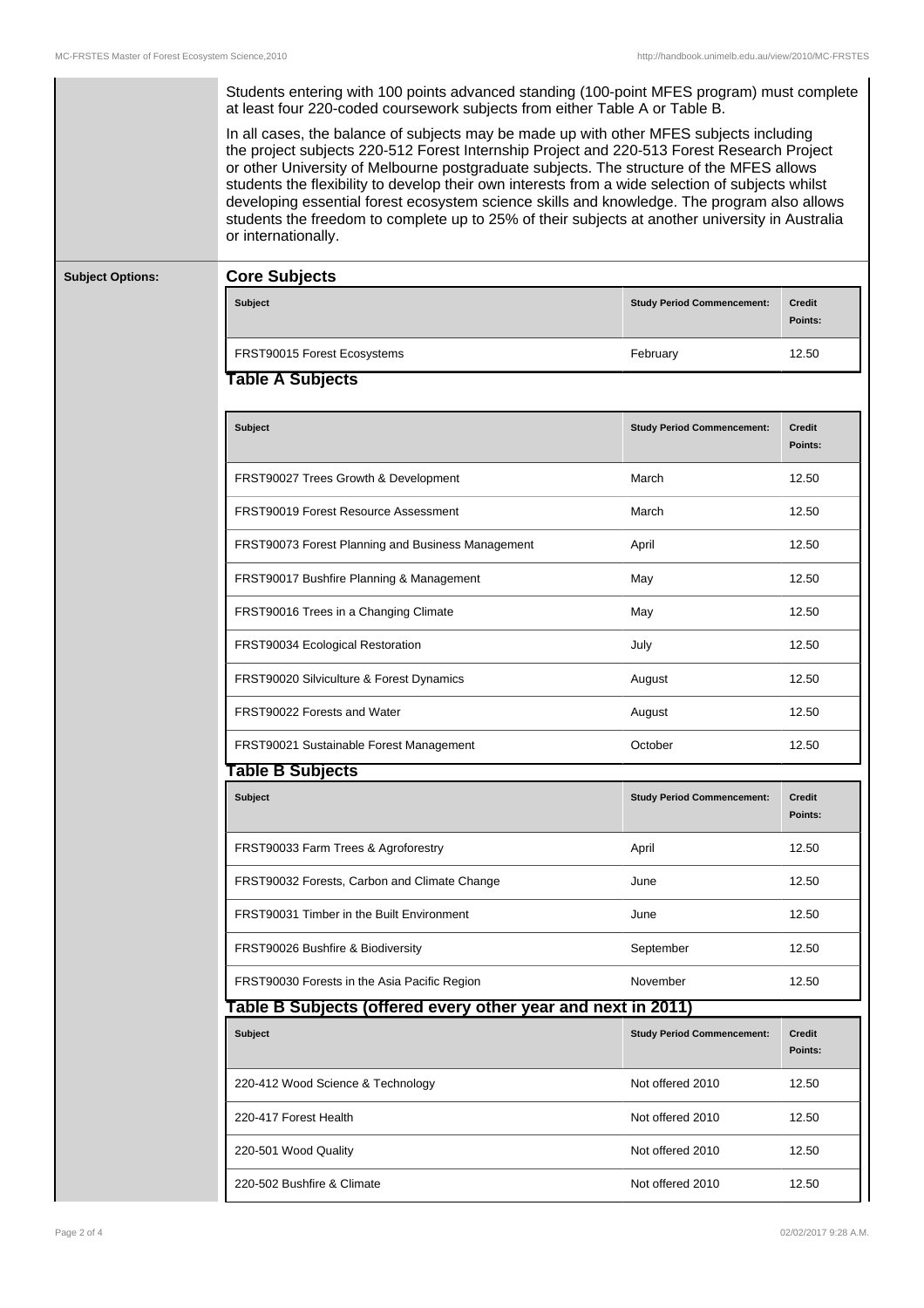|                            | 220-505 Advanced Plantation Silviculture                                                                                                                                                                                                                                                                                                                                                                                                                                                                                                                                                                                                                                                                                                                                                                                                                                                                                                                                            | Not offered 2010                  | 12.50                    |
|----------------------------|-------------------------------------------------------------------------------------------------------------------------------------------------------------------------------------------------------------------------------------------------------------------------------------------------------------------------------------------------------------------------------------------------------------------------------------------------------------------------------------------------------------------------------------------------------------------------------------------------------------------------------------------------------------------------------------------------------------------------------------------------------------------------------------------------------------------------------------------------------------------------------------------------------------------------------------------------------------------------------------|-----------------------------------|--------------------------|
|                            | 220-720 Forest Operations                                                                                                                                                                                                                                                                                                                                                                                                                                                                                                                                                                                                                                                                                                                                                                                                                                                                                                                                                           | Not offered 2010                  | 12.50                    |
|                            | <b>Project Subjects</b>                                                                                                                                                                                                                                                                                                                                                                                                                                                                                                                                                                                                                                                                                                                                                                                                                                                                                                                                                             |                                   |                          |
|                            | <b>Subject</b>                                                                                                                                                                                                                                                                                                                                                                                                                                                                                                                                                                                                                                                                                                                                                                                                                                                                                                                                                                      | <b>Study Period Commencement:</b> | Credit<br>Points:        |
|                            | FRST90035 Forest Internship Project                                                                                                                                                                                                                                                                                                                                                                                                                                                                                                                                                                                                                                                                                                                                                                                                                                                                                                                                                 | Year Long                         | 25                       |
|                            | FRST90036 Forest Research Project                                                                                                                                                                                                                                                                                                                                                                                                                                                                                                                                                                                                                                                                                                                                                                                                                                                                                                                                                   | Year Long                         | 50                       |
|                            | <b>MSLE Elective Subjects</b>                                                                                                                                                                                                                                                                                                                                                                                                                                                                                                                                                                                                                                                                                                                                                                                                                                                                                                                                                       |                                   |                          |
|                            | <b>Subject</b>                                                                                                                                                                                                                                                                                                                                                                                                                                                                                                                                                                                                                                                                                                                                                                                                                                                                                                                                                                      | <b>Study Period Commencement:</b> | Credit<br>Points:        |
|                            | 208-618 Economics of Resource Use & Conservation                                                                                                                                                                                                                                                                                                                                                                                                                                                                                                                                                                                                                                                                                                                                                                                                                                                                                                                                    | Not offered 2010                  |                          |
|                            | GEOG90006 Fundamentals & Management of GIS                                                                                                                                                                                                                                                                                                                                                                                                                                                                                                                                                                                                                                                                                                                                                                                                                                                                                                                                          | Semester 1                        | 12.50                    |
|                            | NRMT90007 Community Natural Resource Management                                                                                                                                                                                                                                                                                                                                                                                                                                                                                                                                                                                                                                                                                                                                                                                                                                                                                                                                     | Semester 2                        | 12.50                    |
|                            | NRMT90018 Human Resource Management                                                                                                                                                                                                                                                                                                                                                                                                                                                                                                                                                                                                                                                                                                                                                                                                                                                                                                                                                 | April                             | 12.50                    |
|                            | NRMT90019 Business Strategy                                                                                                                                                                                                                                                                                                                                                                                                                                                                                                                                                                                                                                                                                                                                                                                                                                                                                                                                                         | February                          | 12.50                    |
|                            | NRMT90021 Project Management                                                                                                                                                                                                                                                                                                                                                                                                                                                                                                                                                                                                                                                                                                                                                                                                                                                                                                                                                        | June                              | 12.50                    |
|                            | EVSC90001 Global Environment and Sustainability                                                                                                                                                                                                                                                                                                                                                                                                                                                                                                                                                                                                                                                                                                                                                                                                                                                                                                                                     | February                          | 12.50                    |
|                            | NRMT90002 Management of Plant and Animal Invasions                                                                                                                                                                                                                                                                                                                                                                                                                                                                                                                                                                                                                                                                                                                                                                                                                                                                                                                                  | Semester 2                        | 12.50                    |
|                            | NRMT90003 Social Research Methods                                                                                                                                                                                                                                                                                                                                                                                                                                                                                                                                                                                                                                                                                                                                                                                                                                                                                                                                                   | Semester 1                        | 12.50                    |
|                            | <b>Non-MSLE Elective Subjects</b>                                                                                                                                                                                                                                                                                                                                                                                                                                                                                                                                                                                                                                                                                                                                                                                                                                                                                                                                                   |                                   |                          |
|                            | <b>Subject</b>                                                                                                                                                                                                                                                                                                                                                                                                                                                                                                                                                                                                                                                                                                                                                                                                                                                                                                                                                                      | <b>Study Period Commencement:</b> | <b>Credit</b><br>Points: |
|                            | MULT90004 Sustainability Policy and Management                                                                                                                                                                                                                                                                                                                                                                                                                                                                                                                                                                                                                                                                                                                                                                                                                                                                                                                                      | March                             | 12.50                    |
|                            | EVSC90009 Problem Solving in Environmental Science                                                                                                                                                                                                                                                                                                                                                                                                                                                                                                                                                                                                                                                                                                                                                                                                                                                                                                                                  | Semester 2                        | 12.50                    |
|                            | ENST90004 Climate Change Politics and Policy                                                                                                                                                                                                                                                                                                                                                                                                                                                                                                                                                                                                                                                                                                                                                                                                                                                                                                                                        | Semester 1                        | 12.50                    |
|                            | 705-624 Indigenous Conceptions of Landscape                                                                                                                                                                                                                                                                                                                                                                                                                                                                                                                                                                                                                                                                                                                                                                                                                                                                                                                                         | Not offered 2010                  | 12.50                    |
|                            | EVSC90015 Environmental Impact Assessment                                                                                                                                                                                                                                                                                                                                                                                                                                                                                                                                                                                                                                                                                                                                                                                                                                                                                                                                           | Semester 1                        | 12.50                    |
|                            | <b>EVSC90010 Environmental Risk Assessment</b>                                                                                                                                                                                                                                                                                                                                                                                                                                                                                                                                                                                                                                                                                                                                                                                                                                                                                                                                      | Semester 1                        | 12.50                    |
| <b>Entry Requirements:</b> | The Master of Forest Ecosystem Science (MFES) is open to students who have completed<br>a 3-year undergraduate degree with a grade average of 65 or greater in the final year.<br>Applicants whose undergraduate qualification is unrelated to science may be required to<br>complete an appropriate series of undergraduate subjects leading to a Graduate Certificate of<br>Environment (http://www.environment.unimelb.edu.au/futurestudents/courses/graduate)<br>prior to entering the MFES.<br>Students entering the MFES with a four-year Bachelor of Forest Science degree may be<br>eligible for up to 100 points advanced standing. Applicants with a relevant 3-year degree plus<br>Honours (4 years total), or a 5-year double degree, may be eligible for up to 50 points advanced<br>standing. Normally students will be given credit fro first year MFES (or 400-level) subjects, but<br>this may vary depending on subjects completed in the students' first degree. |                                   |                          |
|                            |                                                                                                                                                                                                                                                                                                                                                                                                                                                                                                                                                                                                                                                                                                                                                                                                                                                                                                                                                                                     |                                   |                          |

**Core Participation Requirements:**

It is University policy to take all steps to minimise the impact of disability upon academic study, and reasonable adjustments will be made to enhance a student's participation in the University's programs. This course requires all students to enrol in subjects where they must actively and